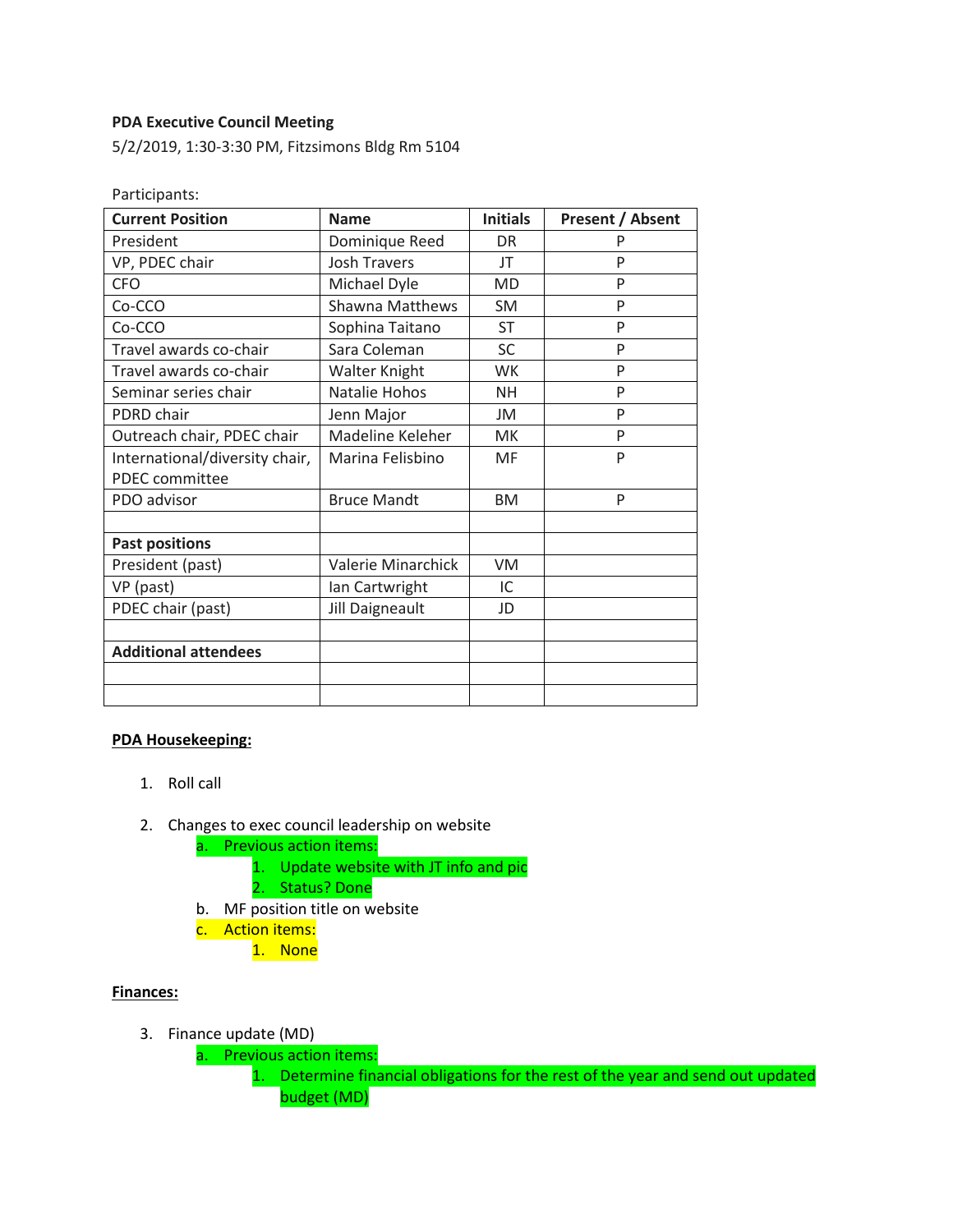# 2. Status? Done

- b. Budget for 2019 travel awards is 10,500 (7 awards each cycle)
- c. PDA has 6k for budget (separate from travel awards, separate from PDRD), grad school gives 10K for travel awards, ~22k for PDA-related items
- d. BM- be conscientious of how budget costs appear- i.e., just buying food for postdocs? Budgets will be coming under scrutiny, be thoughtful about how we're using it to improve the postdoc experience
	- 1. Grad school doesn't generate tuition revenue bc cover first year of grad students tuition and stipend (in comparison to med, dentistry, nursing)
	- 2. Still considered a school but operating at a deficit compared to other schools
- e. Swag needs to be resolved- approx. \$600
- f. Leaves about \$300 left for year; this is pretty close to breaking even, don't get to keep it but don't want a lot of \$ left (don't want to go over)
	- 1. DR has some outstanding receipts for food
- g. Action items:
	- 1. Submit outstanding food receipts to MD for reimbursement (DR/all)

# **Community Development:**

- 4. Town Hall update (DR)
	- a. Previous action items:
		- 1. Finish food order and submit (DR)
		- 2. Find a link for guided meditation (NH)
		- 3. Status? Done, need to decide on meditation
	- b. Agenda: food and networking segue into introductions, state of PDA, questions, suggestions and discussion in last 15min
	- c. Presentation:
		- 1. Go through flowchart of hierarchy
		- 2. Groups that support postdocs, content that we offer
		- 3. Charter changes
			- 1. Separate votes for everything we change?
			- 2. DR wanted to do separate votes for everything but might be better to do all in one y/n vote
			- 3. Moving new council from Aug to Jul
		- 4. International and Diversity Officer (not in charter)
	- d. NH- instead of showing how much budget we got, maybe show what we spent it on via pie chart
		- 1. JM- acknowledge who is giving us the \$
	- e. BM- show where the \$ goes, 75% goes to providing networking opportunities, build community, show postdocs where our money goes
		- 1. "PDA supported by the CU Anschutz graduate school- between X Y Z we get over 22k annually to support those events"
	- f. Email for life- postdoc email addresses should be tagged (1438 code) to ensure email for life
	- g. Travel award recipients- we don't track the public service component (SC), maybe around PDRD send email to travel award recipients to remind them of the public service component
		- 1. BM- give ribbons to put on posters at PDRD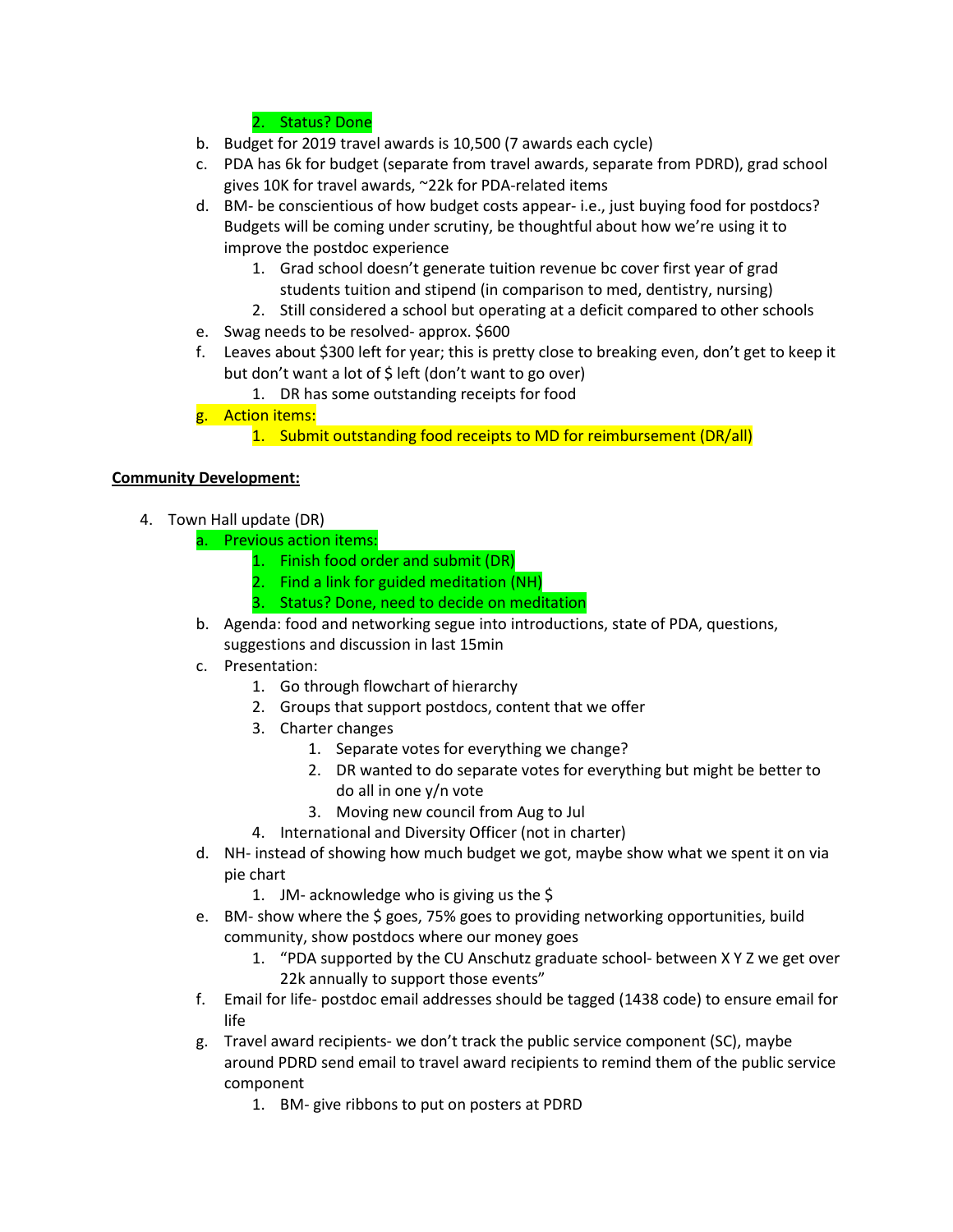- 2. PDRD website for abstract submissions hopefully be up and running next week
- h. Recruiting for PDA positions
- i. Planning to send post-town hall survey? JM
	- 1. BM- what's the goal? Getting people to apply, pushes in one direction; getting people involved, pushes in another direction (latter)
	- 2. Looking for people to get involved in all these positions
- j. Meditation
	- 1. Go from wellness into minute-long meditation
- k. CDO
	- 1. Someone other than BM to talk about the CDO offerings, to give first-person perspective

# l. Action items:

- 1. Put link to follow YHIS on social media on slides (MK)
- 2. Send an email to ask people to accept or reject calendar invite (it will be grayed out if they are invited) "we sent you a calendar invitation, please accept or reject"; attach flyer to email
- 3. Make pie chart for where \$ comes from for PDRD (JM)
- 4. Make PDRD slide (JM)
- 5. Make table of PDA positions, eligibility, and qualifications- frame positions in how they would be applicable to different positions (SM)
- 6. DR to send around powerpoint, each person to format as necessary (all)
- 7. Put meditation at the beginning (DR)
- 8. Highlight current POTM at town hall since won't be May coffee hour

### 5. Rebranding P2P (JT)

- a. Previous action items:
	- 1. Put a direct anonymized quote on the flyer to give more of an idea what to expect (SM/DR)
	- 2. Status? Not done (??)
- b. Need to clarify exactly what P2P is
- c. Leave it in break rooms (MK)
- d. Action items:
	- 1. Shorten flyer to hang in flyer (DR)
	- 2. Put longer flyer in break rooms where people have more time to look at later (??)
- 6. Meeting with UC Boulder PDA in Westminster CO (DR)
	- a. Previous action items:
		- 1. None
			- 2. Status? n/a
	- b. Someone from Boulder PDA wants to meet with Denver exec council
		- 1. Tried to meet up with Hannah but it didn't happen
	- c. Westminster is the halfway point
	- d. JM- might make sense to do the meeting of the council with next year's exec council (bring together Boulder and Denver)
	- e. NH- can invite them to PDRD
	- f. Action items:
		- 1. Touch base after elections in July (DR)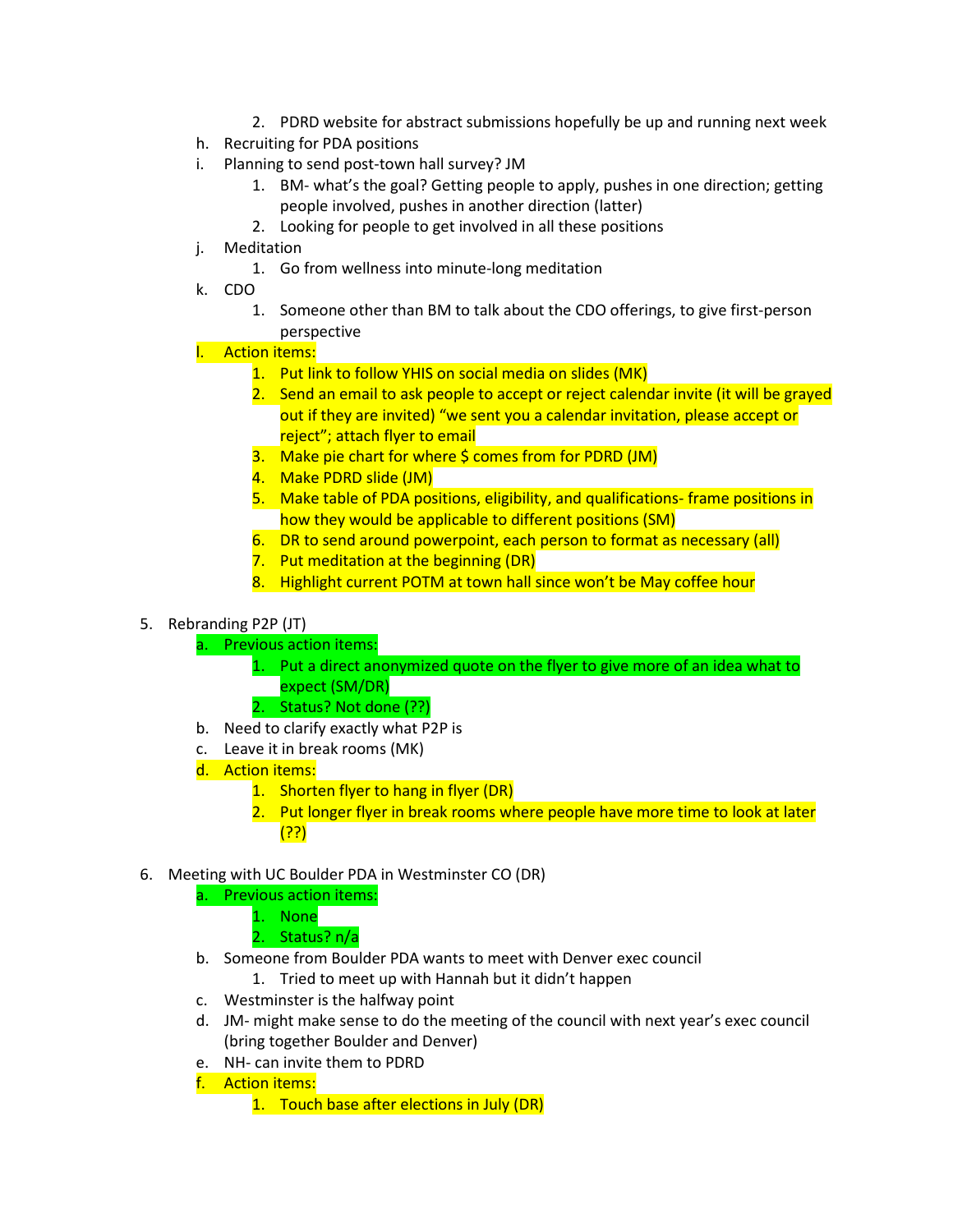- 2. Invite to PDRD, talk about other ways to chat (Zoom/Skype) (DR/JT)
- 7. PDA digest (SM)
	- 1. Previous action items:
		- 1. Make flyer to include in digest to highlight travel awards winners (SC/WK)
		- 2. Give MK info on how to check what people are clicking on
		- 3. Status? First part done, second part not done
	- 2. OIT firewall blocked it; concerned that it would be ongoing
		- 1. Appears to be resolved (BM)
	- 3. Action items:
		- 1. Give MK info on how to check what people are clicking on (SM)
- 8. Social media (SM/ST)
	- 1. Previous action items:
		- 1. Take pics at events to publicize the PDA initiatives (excluding P2P) (all) (ongoing) 2. Status? Ongoing
	- 2. How do we use social media in a responsible way? Negatively associated with mental health (SC)
		- 1. BM- highlight failures along with success
	- 3. Action items:
		- 1. Think about how to highlight less "shiny" parts of science (ST/SM)
		- 2. Make list of PDA passwords for social media, town hall tools, etc to give to incoming council (DR/SM/ST/all)
- 9. Changes to PDA website (ST)
	- a. Previous action items:
		- 1. Update website with changes to PDA leadership (SM/ST)
		- 2. Check links on website to confirm that they are working (SM/ST)
		- 3. Status? First part done, fix PDRD link
	- b. JT pic is warped
	- c. Trying to update PDRD page but prob don't have access; MF is updating PDRD stuff
	- d. Decide on MF's title (is this going in charter?): recorded in minutes as international/diversity officer, on website as chief diversity officer
	- e. Divert traffic to social media- if extra swag from town hall (first 25 people to town hall get a mug)
	- f. Action items:
		- 1. Fix PDRD link (ST/SM)
- 10. Postdoc of the month (POTM) program
	- a. Previous action items:
		- 1. Develop SOP for random choosing of POTM (SM)
		- 2. Status? Done
	- b. Switching to random number generator to pick POTM
	- c. Action items:
		- 1. None
- 11. Departmental reps program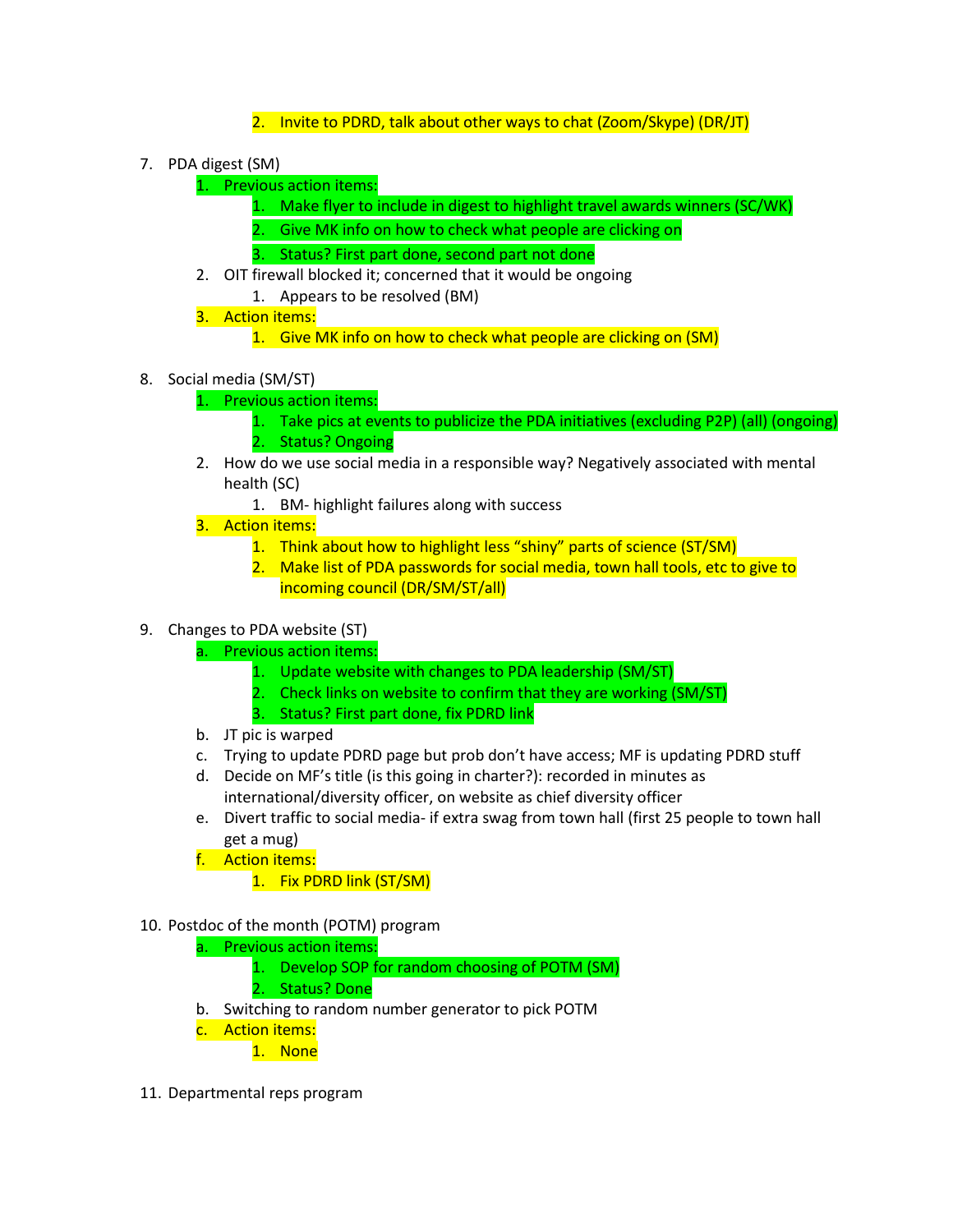### a. Previous action items:

- 1. Sort through feedback and report back to reps (DR)
- 2. Send new postdoc email lists to dept reps (DR/JT)
- 3. Status? Done
- b. Recruitment
	- 1. Lost a few postdocs due to job change or leaving university
	- 2. Not communicating with changes to their positions
		- 1. NH- it's hard bc not a lot for them to do, number 20 on their to-do list
- c. Main complaint from current reps is that there's not enough meetings
	- 1. Try to do quarterly meetings?
- d. Action items:
	- 1. Set up meeting for May or June (DR)
	- 2. Add to town hall call for someone to coordinate dept rep (DR)

# **Postdoc Engagement:**

- 12. Coffee hour
	- a. Previous action items:
		- 1. None
		- 2. Status? n/s
	- b. No coffee hour in May, town hall instead, currently 41 people have accepted (64 including tentatives)
		- 1. Food order for town hall is for 60 people, increase?
			- 1. JM- sounds like right on track
			- 2. NH- not everyone will eat
	- c. Action items:

1. None

#### 13. Happy hour

- a. Previous action items:
	- 1. Continue support for PDEC events (all)
	- 2. Status? Done but ongoing
- b. Next is TODAY 5/2 at 4 pm
- c. Action items:
	- 1. None

# 14. International/Diversity Officer update (MF)

# a. Previous action items:

- 1. Contact ISSS to discuss what to put in new postdoc packet (MF) 2. Status? xx
- b. Starting to attend meetings (SACNAS, AIA) to introduce herself, need to form a committee into the future bc difficult to attend all meetings
	- 1. Prob do this for next year
	- 2. JT as VP- can help attend meetings
- c. Meeting with ISSS (Amy Bello)
	- 1. Discussed welcome packets for international postdocs
	- 2. Mandatory meeting for international postdocs- MF can prepare a handout to give at that meeting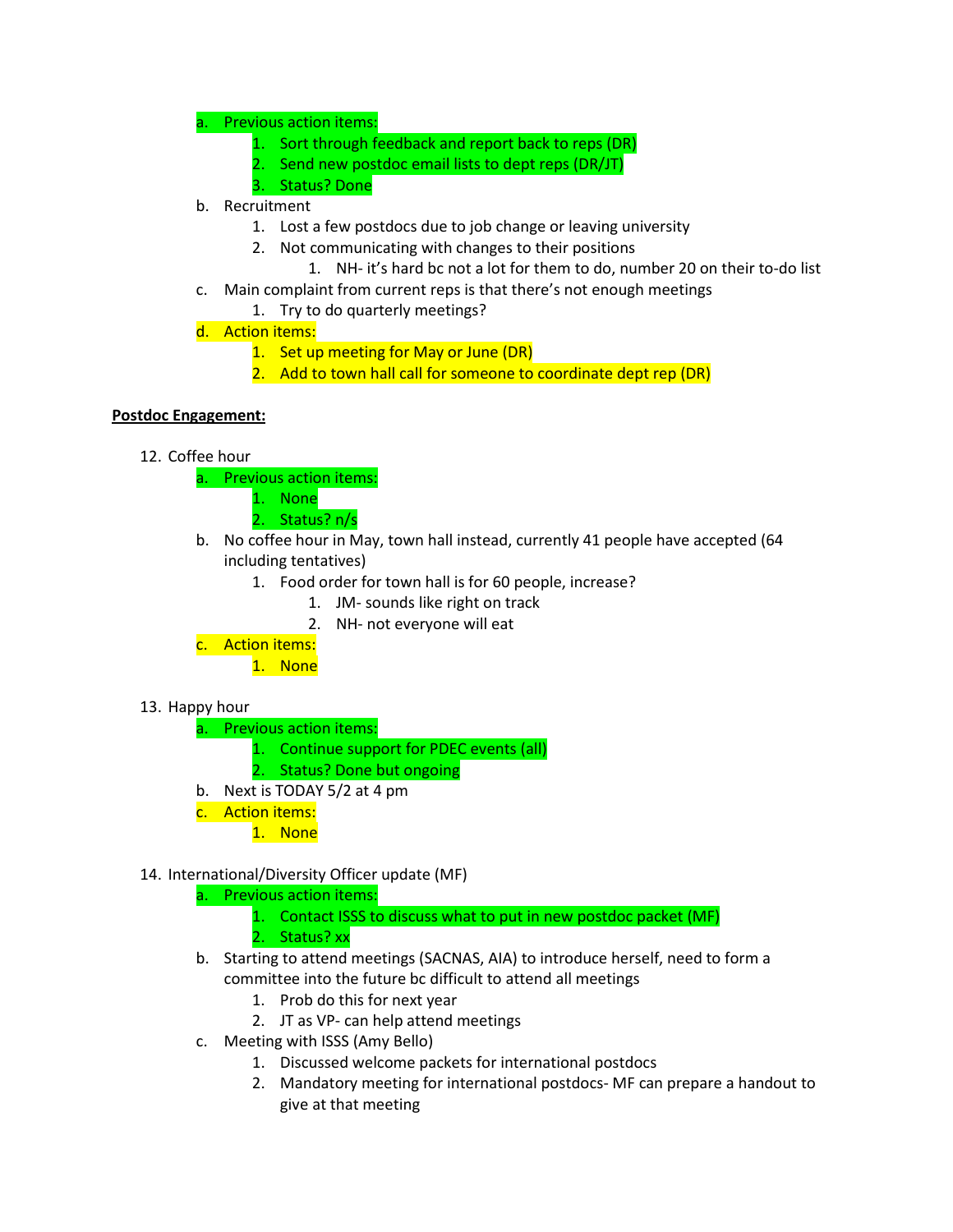- 1. Bruce's orientation is not mandatory
- 2. Can't give too much details about tax prep but can provide a bit of specific info
- d. Buddy system in development to pair more senior postdoc with a new postdoc
- e. Consider morning workshop (develop in collaboration with other groups on campus) for discussing visa options, immigration lawyer, international alumni who got positions, fellowships and grants for international postdocs
- 1. BM- Brendan Delaney is attorney who works with international postdocs f. Action items:
	- 1. Prepare draft handout for mandatory international postdoc meeting (MF)
	- 2. Touch base to coordinate what goes into that packet (BM/MF)

# 15. Young Hands in Science update

- a. Previous action items:
	- 1. Put upcoming dates in slack channel to see if channel can help (MK)
	- 2. Status? Done
- b. 1 more event, enough volunteers, only been a problem getting volunteers for past year
- c. 11 events is too many to commit to, would reduce to 8 (MK)
- d. Action items:
	- 1. Continue to find people who would be interested in volunteering (all)
- 16. Summer Hike series
	- a. Previous action items:
		- 1. None
		- 2. Status? n/a
	- b. Recruitment
		- 1. We have four new coordinators for the hikes
	- c. Liability for carpooling
		- 1. Perry- strategy to move forward, legal language to put on RSVP, if hike organizers put two people together this language needs to be included in the email
	- d. Slack channel
		- 1. If you want to carpool, here's the form where you do it, limit liability
	- e. Plan all hikes for entire summer up front, can advertise all together
	- f. First aid kits
	- g. Action items:
		- 1. Order first aid kits (??) (SC/??)

#### **Career Development:**

- 17. Seminar series update (NH)
	- a. Previous action items:
		- 1. Incorporate info on speaker sign-ups into SOP for next PDA council (NH)
		- 2. Status? xx
	- b. Remove seminar series from calendar (done in May but calendar continues indefinitely)
	- c. Recruit for each semester, recruiting speakers for entire year gets too much turnover d. Action items:
		- 1. Remove seminar series from PDA calendar (SM/ST)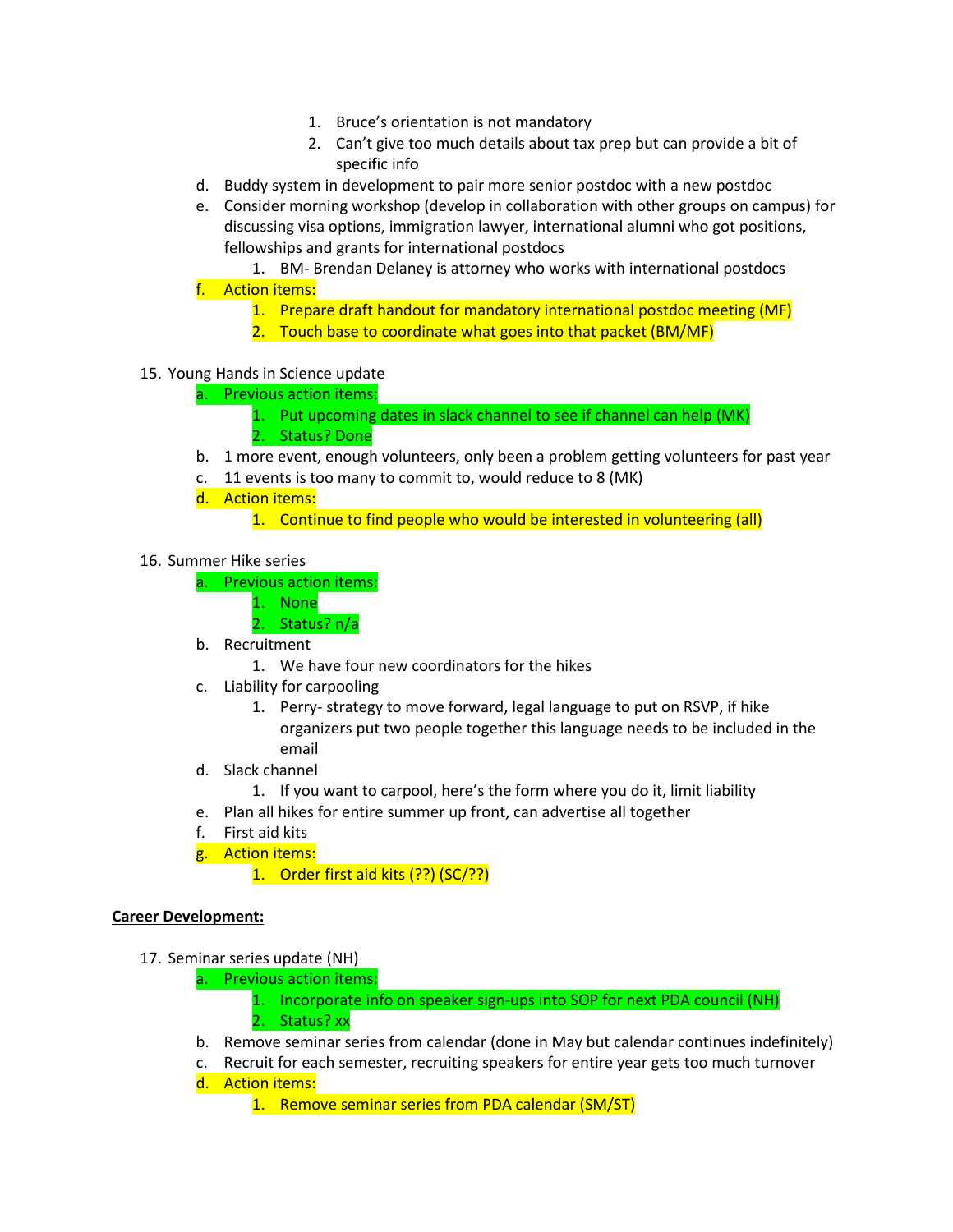- 18. Travel awards update (WK/SC) (?)
	- a. Previous action items:
		- 1. Incorporate info on travel award committee ineligibility for travel awards into SOP for next PDA council (SC/WK)
		- 2. Status? In progress
	- b. June deadline
	- c. Action items:
		- 1. None
- 19. PDRD update (JM)
	- a. Previous action items:
		- 1. Send PDRD design winner to SM to include in digest (SM)
		- 2. Status? Done
	- b. Action items:
		- 1. Come up with ribbons to put on posters of travel award winners for PDRD (SC/WK)

#### **New Business:**

- 20. PDA support for Science in the News
	- a. Previous action items:
		- 1. Determine how SITN plans to purchase equipment (DR/BM)
		- 2. Status? ??
	- b. Supposed to purchase and submit reimbursement to BM but not sure if it's happened c. Action items:
		- 1. Contact Dylan Verden about SITN equipment purchase (DR)

#### **Other PDA Business**

- 21. Incoming council:
	- a. Previous action items:

1. None

- b. Set up online document: nominate people, tell them they've been nominated, see if they accept nominations
- c. Among 12 on committee, who do you think would be a good president? As many as you want
- d. For each person, DR could tell them they've been nom and see if they accept
- e. Struggle having so much turnover in top leadership this year
- f. Nomination from a peer is impactful; serving on the council, having been nominated and knowing what pres entails, are you really willing and able to take on this much commitment? (BM)
- g. Action items:
	- 1. Set up link to nominate people for president position (MK)
	- 2. Create table to advertise open positions (SM)